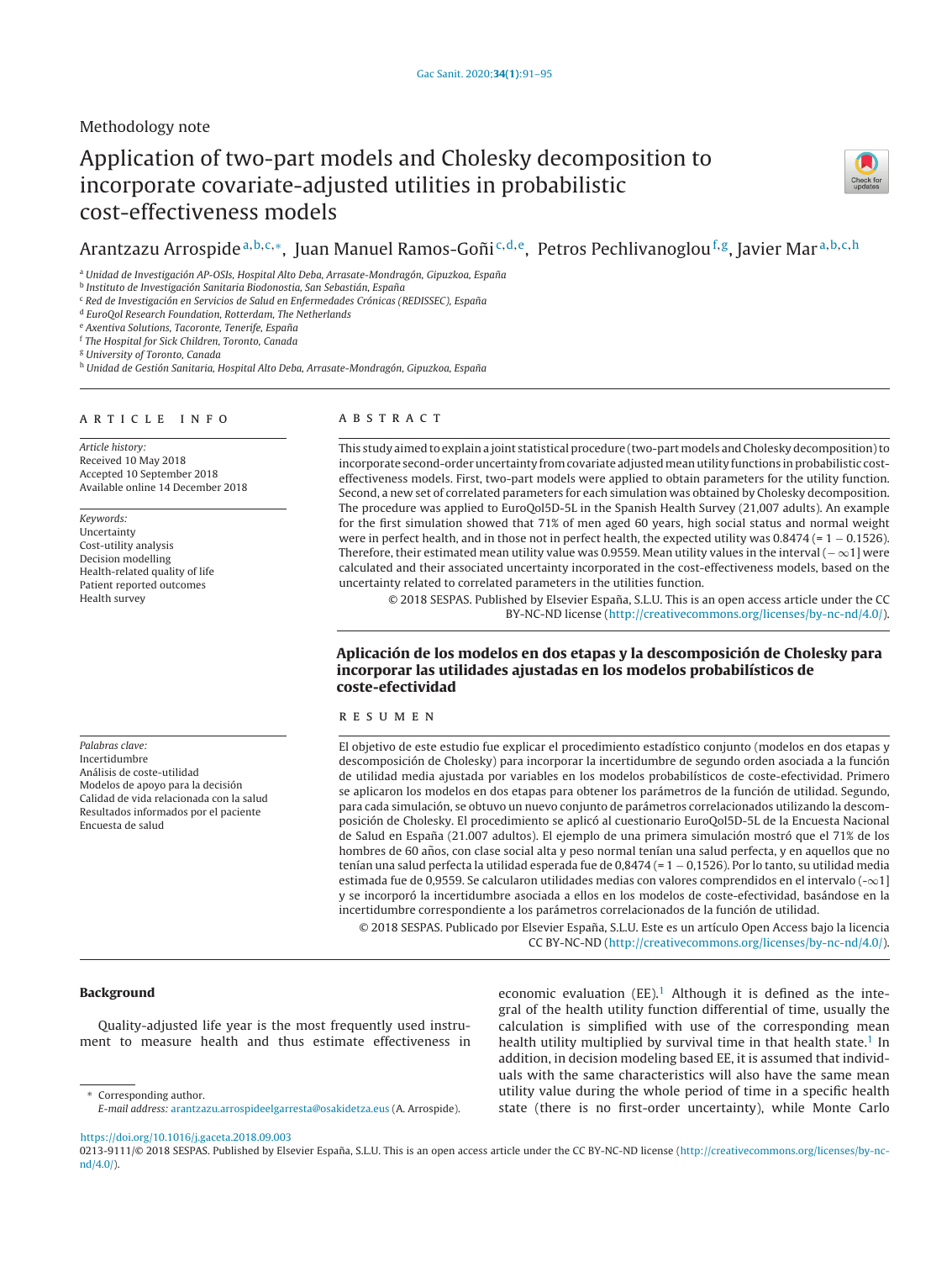simulation method is used, in general, to propagate uncertainty around the input parameters ("second-order uncertainty") to the main outcomes (e.g., incremental cost-effectiveness ratio). In fact, when a regression model is used to estimate mean utility values, utilities' uncertainty can be defined in terms of uncertainty (and correlation) in the regression model coefficients.[2](#page-4-0)

Several researchers have attempted to identify the best statistical approach to modeling utility data dealing with the upper bound of 1 when individual data are available. $3-5$  Models such as Tobit, Censored Least Absolute Deviations or Ordinary Least Square are not considered appropriate because utilities by definition are ranged (- $\infty$ 1] <sup>[3,5,6](#page-4-0)</sup> As an alternative method, two-part models have been proposed.<sup>[5,7](#page-4-0)</sup> Two-part models ensure that estimated values will never adopt values higher than 1, while also allowing for negative mean utility values.<sup>[5,7](#page-4-0)</sup>

Utility functions based on two-part models are used to yield a mean value for each Monte Carlo simulation. In those simulating systems with multiple correlated parameters, Cholesky decomposition is used in order to integrate results of two-part models in probabilistic cost-effectiveness models.<sup>1</sup> This study aimed to explain and apply a statistical procedure based on two-part models and the related variance-covariance matrix Cholesky decomposition to incorporate second-order uncertainty for covariate adjusted mean utility functions in probabilistic cost-effectiveness models.

It was not necessary to obtain the approval of the ethics committee since the data used in this study come from the Spanish Statistical Office webpage, where the data are publicly available and the participants included are anonymized.

#### **Method exposition**

The two part model<sup>5,7</sup> is based on the decomposition of the mean utility value  $u(x)$  as follows:

$$
u(x) = p(x)1 + (1 - p(x))(1 - w(x))
$$

assuming  $p(x)$  is the probability of being in perfect health and  $w(x)$ corresponds to the disutility value for those not in perfect health  $(u(x) < 1)$  and x is a set of covariates. Though, the set of covariates can be different for each model we will assume it is the same in order to simplify.

When individually reported utility data are available, the steps to fit a two-part model have as follows: first, a logistic regression model is applied to estimate the probability  $p(x)$  of being in perfect health (i.e. $u(x) = 1$ ).

$$
\log\left(\frac{p(x)}{1-p(x)}\right) = \text{Beta}_1 \cdot x
$$

Second, the individuals not in perfect health are sub-selected and a generalized linear model (with log link if necessary) is applied to the disutilities (i.e.1  $- u(x)$ ).

$$
\text{link}(E(1 - u(x))) = \text{Beta}_2 \cdot x
$$

This approach ensures that our final estimate of mean utility does not fall beyond 1 and, at the same time, allows  $u(x)$  to be negative (see online [Appendix](#page-4-0) [1\).](#page-4-0)

When the regression analyses are defined, both estimated coefficient vectors (Beta<sub>1</sub>, Beta<sub>2</sub>) and their correspondent variancecovariance matrixes ( $V_1, V_2$ ) should be obtained, where Beta<sub>1</sub> and Beta<sub>2</sub> are the vectors of coefficients estimated for regression in step 1 and 2 respectively and  $V_1$  and  $V_2$  their respective variancecovariance matrixes. According to the methodology described in detail by Briggs et al.,<sup>1</sup> the Cholesky decomposition of the variance-covariance matrixes  $(V_1,V_2)$  will yield the correspondent lower triangular matrixes  $(T1, T<sub>2</sub>)$ :

## $V_i = T_i * T_i'$

where  $T_i$ ' is  $T_i$  transposed for  $i = 1, 2$ .

Based on the estimated coefficients vector (Beta<sub>1</sub>, Beta<sub>2</sub>) and obtained triangular matrixes  $(T_1, T_2)$ , together with vectors of randomly generated values that each follows a standard Normal distribution ( $Z~N(0, 1)$ ) ( $Z_1, Z_2$ ), new regression parameters  $(\text{Beta}_1^*, \text{Beta}_2^*)$  were calculated as follows:

$$
Beta1_* = Beta_1 + (T_1 * Z_1)
$$

 $Beta2_* = Beta2 + (T_2 * Z_2)$ 

That permits, estimating random mean utility values depending on the selected covariates. Confidence intervals would also be estimated based on Monte Carlo simulations.

#### **Practical application**

This statistical procedure was applied to the Spanish Health Survey performed in 2012 by the Spanish Ministry of Health**,** Social Services and Equality. $8$  This survey included 21,007 adults, where 63% of those that responded to the EuroQol 5D-5L questionnaire $9$ were in perfect health (see online [Appendix](#page-4-0) [2\)](#page-4-0) and the mean utility value was 0.91.

[Table](#page-2-0) 1 shows the coefficients (Beta<sub>1</sub>, Beta<sub>2</sub>) of the two-part predictive model used, which included covariates of age, sex, social status and body mass index (BMI). Generalized linear model with distribution Poisson and link logarithmic was applied in the second step. The Cholesky decomposition of the variancecovariance matrix in the first  $(T_1)$  and second step  $(T_2)$  are shown in [Table](#page-3-0) 2.

The next step was then to generate a random vector of the same length as the coefficient vector at the beginning of each simulation. For instance, in the first simulation,  $Z_1$  and  $Z_2$  were two random vectors following standard normal distribution (Z∼N (0, 1)):

$$
Z_1 = (0.56, -0.45, 0.58, 0.17, 2.91, -0.63, 0.89, 1.02, 1.11, -1.02, -0.78, 0.30, -0.98, 0.59)
$$

$$
Z_2 = (-0.97, 0.84, 0.21, -1.06, 0.01, -0.98, 1.21, -1.56, -0.10, 1.55, 0.78, 0.13, -0.34, 1.22)
$$

Thus, the parameters used to estimate mean utility values in the first simulation of our cost-effectiveness model were:

Beta<sub>1</sub> = 
$$
(1.02, -0.04, 0.77, -0.65, 0.38, 0.52, -0.06, -0.52,
$$
  
-0.03, -0.01, -0.18, 0.01, -0.30, 0.13)

$$
T_1 * Z_1 = (-0.15, 0.00, 0.10, -0.09, 0.22, -0.09, 0.06, 0.07, 0.01, 0.00, -0.04, 0.02, -0.07, 0.07)
$$

 $Beta1_* = Beta1 + (T_1 * Z_1)$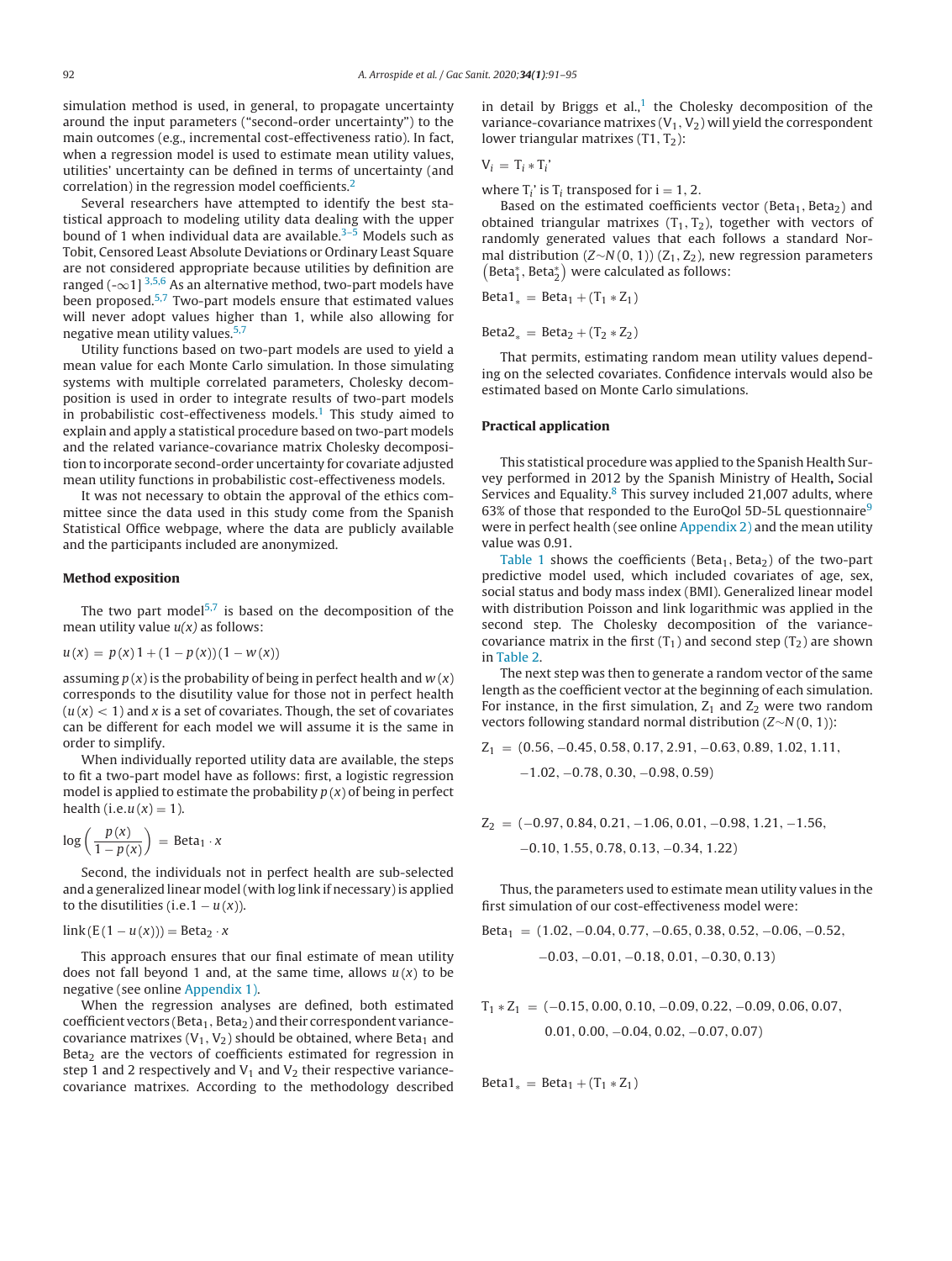#### <span id="page-2-0"></span>**Table 1**

Multivariate regression coefficients in two steps to predict the mean utilities by age, sex, social status and body mass index..

| Step 1ª          |                                                 | Coefficient     | Exp (Coef.)  | CI95%         | p              |
|------------------|-------------------------------------------------|-----------------|--------------|---------------|----------------|
| (PO)             | Constant                                        | 1.02            | 2.78         | 2.53-3.05     | ${}_{0.001}$   |
| (P1)             | Age                                             | $-0.04$         | 0.96         | 0.96-0.97     | < 0.001        |
|                  | Age $\leq$ 70 years                             | Ref.            | 1.00         |               |                |
| (P2)             | Age >70 years                                   | 0.77            | 2.16         | 1.46-3.22     | < 0.001        |
|                  | Men                                             | Ref.            | 1.00         |               |                |
| (P3)             | Women                                           | $-0.65$         | 0.52         | $0.49 - 0.56$ | < 0.001        |
|                  | Low social status                               | Ref.            | 1.00         |               |                |
| (P4)             | Middle social status                            | 0.38            | 1.46         | 1.30-1.64     | ${}_{0.001}$   |
| (P5)             | High social status                              | 0.52            | 1.68         | 1.46-1.92     | < 0.001        |
|                  | BMI < 25                                        | Ref.            | 1.00         |               |                |
| (P6)             | <b>BMI 25-30</b>                                | $-0.06$         | 0.94         | $0.84 - 1.05$ | 0.268          |
| (P7)             | BMI > 30                                        | $-0.52$         | 0.59         | $0.52 - 0.67$ | < 0.001        |
| (P8)             | Age >70 years # Age                             | $-0.03$         | 0.97         | $0.95 - 0.98$ | < 0.001        |
| (P9)             | Women # Age                                     | $-0.01$         | 0.99         | $0.99 - 1.00$ | 0.002          |
| (P10)            | BMI 25-30 # Middle social status                | $-0.18$         | 0.84         | $0.71 - 0.99$ | 0.037          |
| (P11)            | BMI 25-30 # High social status                  | 0.01            | 1.00         | $0.82 - 1.24$ | 0.962          |
| (P12)            | BMI > 30 # Middle social status                 | $-0.30$         | 0.74         | $0.61 - 0.91$ | 0.005          |
| (P13)            | BMI > 30 # High social status                   | 0.13            | 1.14         | $0.86 - 1.51$ | 0.368          |
|                  |                                                 |                 |              |               |                |
| Step $2^{\rm b}$ |                                                 |                 |              |               |                |
| (PO)             | Constant                                        | $-1.74$         | 0.18         | $0.16 - 0.19$ | ${}_{0.001}$   |
| (P1)             | Age                                             | 0.01            | 1.01         | $1.01 - 1.01$ | < 0.001        |
|                  | Age $\leq$ 70 years                             | Ref.            | 1.00         |               |                |
| (P2)             | Age > 70 years<br>Men                           | $-0.53$<br>Ref. | 0.60<br>1.00 | $0.50 - 0.69$ | ${}_{0.001}$   |
|                  | Women                                           | 0.08            | 1.09         | $1.03 - 1.15$ | 0.004          |
| (P3)             | Low social status                               | Ref.            | 1.00         |               |                |
|                  | Middle social status                            | $-0.03$         | 0.97         | $0.89 - 1.06$ | 0.483          |
| (P4)             |                                                 |                 |              |               |                |
| (P5)             | High social status                              | $-0.18$         | 0.84         | $0.76 - 0.92$ | < 0.001        |
| (P6)             | BMI < 25<br><b>BMI 25-30</b>                    | Ref.<br>$-0.01$ | 1.00<br>0.99 | $0.92 - 1.06$ | 0.789          |
|                  | BMI > 30                                        | 0.21            | 1.23         | 1.15-1.33     | < 0.001        |
| (P7)             |                                                 | 0.02            | 1.02         | $1.02 - 1.03$ | < 0.001        |
| (P8)             | Age >70 years # Age                             | 0.00            | 1.00         | 1.00-1.01     | < 0.001        |
| (P9)             | Women # Age<br>BMI 25-30 # Middle social status |                 |              | $0.84 - 1.06$ |                |
| (P10)<br>(P11)   | BMI 25-30 # High social status                  | $-0.06$<br>0.11 | 0.95<br>1.11 | $0.97 - 1.28$ | 0.326<br>0.136 |
|                  | BMI > 30 # Middle social status                 |                 | 0.97         | $0.85 - 1.10$ | 0.629          |
| (P12)<br>(P13)   | BMI > 30 # High social status                   | $-0.03$<br>0.17 | 1.19         | $0.99 - 1.43$ | 0.065          |
|                  |                                                 |                 |              |               |                |

CI95%: confidence interval of 95%; BMI: body mass index.

<sup>a</sup> Generalized linear model with binomial distribution and link logit.

 $^{\rm b}$  Generalized linear model with distribution Poisson and link logarithmic.

Age = Age  $-50$ .

Beta1<sup>∗</sup> <sup>=</sup> (0.87, <sup>−</sup>0.04, <sup>0</sup>.88, <sup>−</sup>0.73, <sup>0</sup>.60, <sup>0</sup>.43, <sup>−</sup>0.01, <sup>−</sup>0.45,

$$
-0.02,\, -0.00,\, -0.21,\, 0.03,\, -0.36,\, 0.20)
$$

$$
Beta_2=(-1.74, 0.01, -0.53, 0.08, -0.03, -0.18, -0.01, 0.21, \\
$$

$$
0.02, 0.00, -0.06, 0.11, -0.03, 0.17)
$$

$$
T_2 * Z_2 = (0.05, 0.01, 0.03, 0.02, -0.02, -0.11, 0.00, -0.06,
$$
  

$$
-0.01, -0.01, 0.02, 0.01, -0.01, 0.08)
$$

 $Beta2_* = Beta2 + (T_2 * Z_2)$ 

Beta2<sup>∗</sup> <sup>=</sup> (−1.69, <sup>0</sup>.01, <sup>−</sup>0.50, <sup>0</sup>.10, <sup>−</sup>0.05, <sup>−</sup>0.29, <sup>−</sup>0.00, <sup>0</sup>.15, 0.01, −0.00, −0.03, 0.11, −0.04, 0.25)

Consequently, in the first simulation (with Beta $_1^*$ , Beta $_2^*$ ), the mean utility value for the subgroup of men aged 60, of high social status and a BMI < 25 were calculated as:

$$
\ln\left(\frac{p(x)}{1 - p(x)}\right) = 0.87 - 0.04 * (60 - 50) + 0.43 = 0.900
$$
  

$$
p(x) = \frac{\exp(0.90)}{1 + \exp(0.90)} = 0.7109
$$
  

$$
\ln(w(x)) = -1.69 + 0.01(60 - 50) - 0.29 = -1.88
$$
  

$$
w(x) = \exp(-1.88) = 0.1526
$$
  

$$
u(x) = p(x) \cdot 1 + (1 - p(x)) \cdot (1 - w(x))
$$

$$
= 0.7109 + (1 - 0.7109) * (1 - 0.1526) = 0.9559
$$

So, based on this regression model, 71.09% of the selected subpopulation was assumed in perfect health, and the estimated mean utility value for those not in perfect health was  $0.8474$  (= 1 – 0.1526). Therefore, the mean utility value for these specific characteristics was 0.9559 in the first simulation.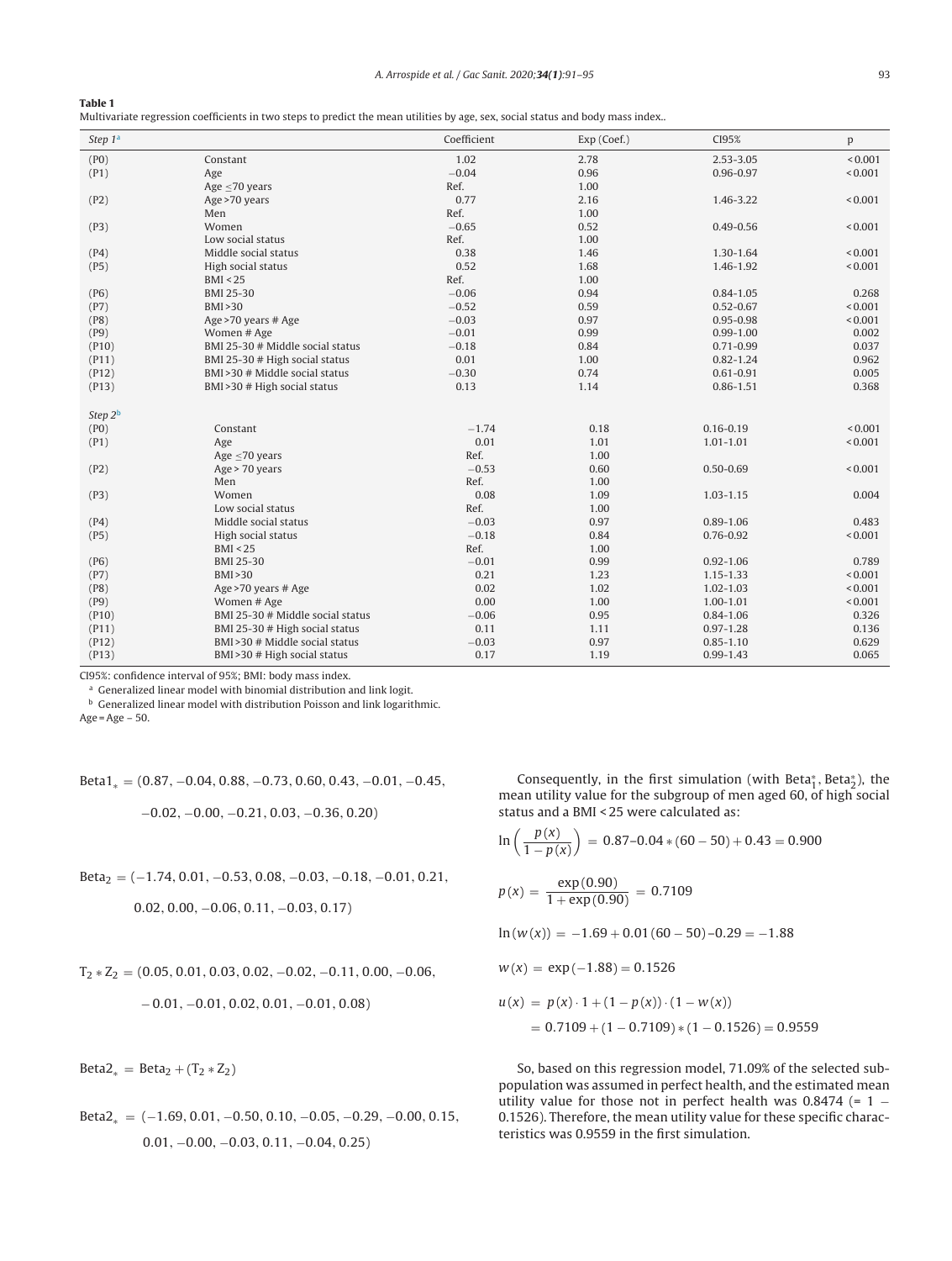<span id="page-3-0"></span>

Triangular matrixes obtained by Cholesky decomposition of the variance-covariance matrix of each multivariate regression.

| Step 1                                                                                                                     | (PO)   | (P1)                   | (P2)                          | (P3)                                       | (P4)                                                    | (P5)                                                                 | (P6)                                                                           | (P7)                                                                                     | (P8)                                                                                                           | (P9)                                                                                                                  | (P10)                                                                                                                           | (P11)                                                                                                                                  | (P12)                                                                                                                                               | (P13)                                                                                                                                                         |
|----------------------------------------------------------------------------------------------------------------------------|--------|------------------------|-------------------------------|--------------------------------------------|---------------------------------------------------------|----------------------------------------------------------------------|--------------------------------------------------------------------------------|------------------------------------------------------------------------------------------|----------------------------------------------------------------------------------------------------------------|-----------------------------------------------------------------------------------------------------------------------|---------------------------------------------------------------------------------------------------------------------------------|----------------------------------------------------------------------------------------------------------------------------------------|-----------------------------------------------------------------------------------------------------------------------------------------------------|---------------------------------------------------------------------------------------------------------------------------------------------------------------|
| (PO)<br>(P1)<br>(P2)<br>(P3)<br>(P4)<br>(P5)<br>(P6)<br>(P7)<br>(P8)<br>(P9)<br>(P10)<br>(P11)<br>(P12)<br>(P13)           |        | 0.04790.0001<br>0.0018 | 0.0035<br>0.0011<br>0.2021    | $-0.0178$<br>0.0056<br>$-0.0006$<br>0.0305 | $-0.0334$<br>0.0014<br>$-0.0001$<br>$-0.0205$<br>0.0464 | $-0.0033$<br>0.0001<br>$-0.0001$<br>$-0.0214$<br>0.0010<br>0.0572    | $-0.0380$<br>$-0.0021$<br>$-0.0027$<br>$-0.0132$<br>0.0015<br>0.0010<br>0.0401 | $-0.0379$<br>$-0.0025$<br>$-0.0033$<br>$-0.0143$<br>0.0011<br>0.0008<br>0.0022<br>0.0504 | $-0.0007$<br>$-0.0013$<br>$-0.0070$<br>$-0.0001$<br>$-0.0003$<br>$-0.0002$<br>$-0.0004$<br>$-0.0002$<br>0.0017 | 0.0002<br>$-0.0013$<br>$-0.0001$<br>$-0.0001$<br>0.0001<br>0.0001<br>0.0001<br>0.0001<br>$-0.0008$<br>0.0014          | 0.0326<br>$-0.0015$<br>$-0.0001$<br>0.0210<br>$-0.0467$<br>$-0.0002$<br>$-0.0038$<br>0.0014<br>$-0.0074$<br>$-0.0043$<br>0.0462 | 0.0319<br>$-0.0007$<br>0.0006<br>0.0225<br>$-0.0015$<br>$-0.0575$<br>$-0.0380$<br>0.0012<br>$-0.0063$<br>$-0.0043$<br>0.0001<br>0.0690 | 0.0318<br>$-0.0025$<br>0.0003<br>0.0224<br>$-0.0466$<br>$-0.0001$<br>$-0.0003$<br>$-0.0493$<br>$-0.0057$<br>$-0.0044$<br>0.0001<br>0.0001<br>0.0070 | 0.0329<br>$-0.0018$<br>0.0023<br>0.0216<br>$-0.0011$<br>$-0.0572$<br>0.0001<br>$-0.0491$<br>$-0.0064$<br>$-0.0505$<br>0.0001<br>0.0001<br>0.0001<br>0.1164    |
| Step 2<br>(PO)<br>(P1)<br>(P2)<br>(P3)<br>(P4)<br>(P5)<br>(P6)<br>(P7)<br>(P8)<br>(P9)<br>(P10)<br>(P11)<br>(P12)<br>(P13) | 0.0333 | $-0.0002$<br>0.0014    | 0.0023<br>$-0.0001$<br>0.0792 | $-0.0160$<br>0.0058<br>$-0.0013$<br>0.0225 | $-0.0202$<br>$-0.0032$<br>0.0001<br>$-0.0139$<br>0.0334 | $-0.0201$<br>$-0.0030$<br>$-0.0006$<br>$-0.0151$<br>0.0012<br>0.0460 | $-0.0217$<br>$-0.0060$<br>$-0.0030$<br>$-0.0101$<br>0.0020<br>0.0011<br>0.0251 | $-0.0214$<br>$-0.0063$<br>$-0.0042$<br>$-0.0110$<br>0.0019<br>0.0010<br>0.0031<br>0.0256 | $-0.0004$<br>$-0.0009$<br>$-0.0025$<br>0.0001<br>$-0.0001$<br>$-0.0001$<br>$-0.0002$<br>$-0.0001$<br>0.0008    | 0.0004<br>$-0.0007$<br>0.0001<br>$-0.0005$<br>$-0.0001$<br>$-0.0001$<br>$-0.0001$<br>$-0.0001$<br>$-0.0007$<br>0.0006 | 0.0198<br>0.0033<br>$-0.0001$<br>0.0136<br>$-0.0337$<br>$-0.0002$<br>$-0.0223$<br>0.0022<br>$-0.0041$<br>$-0.0055$<br>0.0316    | 0.0192<br>0.0040<br>0.0032<br>0.0155<br>$-0.0015$<br>$-0.0461$<br>$-0.0222$<br>0.0024<br>$-0.0033$<br>$-0.0063$<br>0.0001<br>0.0496    | 0.0195<br>0.0025<br>0.0004<br>0.0148<br>$-0.0335$<br>$-0.0001$<br>$-0.0002$<br>$-0.0232$<br>$-0.0029$<br>$-0.0067$<br>0.0001<br>0.0001<br>0.0364    | 0.0198<br>0.0028<br>0.0040<br>0.0155<br>$-0.0014$<br>$-0.0461$<br>$-0.0002$<br>$-0.0232$<br>$-0.0034$<br>$-0.0062$<br>0.0001<br>0.0001<br>$-0.0001$<br>0.0665 |

aAll values lower than 0.0001 but not zero are shown as 0.0001.

The procedure was then repeated with creation of new random vectors at the beginning of each simulation.

#### **Conclusions**

The proposed approach allows, in the context of a model built for EE, the estimation of mean utility values based on individual characteristics. At the same time, it permits the inclusion of the associated uncertainty and ensures that the estimated value will always decrease in the interval  $(-\infty, 1]$ . In this way, second-order uncertainty related to mean utility values could be appropriately incorporated in cost-effectiveness simulation modelling.<sup>[1](#page-4-0)</sup>

The proportion of individuals in perfect health can be a key factor when choosing the best methods for modelling utilities. According to the approach proposed by Briggs et al.,<sup>1</sup> applying directly generalized linear models to  $(1 - u(x))$  with log link will only be appropriate when individuals utility is lower than 1. Other authors, such as Basu and Manca, $6$  also suggested a two-step regression approach; however, a Beta distribution was assumed for the second step assuming negative mean utility values were not plausible. OLS models were suggested as the most unbiased approach by Pullenayegum et al. $3$  compared to the twostep model with normal or log-normal distribution in the second step. However, regarding to utilities conceptual definition, fitting the two-step procedure seems more adequate, even if might not always be the best approach to obtain the optimal point estimates.

When second order uncertainty is included in a model, using two-part models, coefficients estimated in the logistic model will be independent of the coefficients obtained in the second step. However, conceptually, all those parameters in the two-regression models should also be correlated. In fact, an existing zero-inflated

regression approach<sup>[10](#page-4-0)</sup> would be useful for Poisson or negative binomial distributions, but further studies would be needed for other distributions such as log-normal distribution or gamma.

In this study we highlight the use of two-part models combined with variance-covariance matrix Cholesky decomposition as a generalized procedure that includes second-order uncertainty in covariate adjusted utilities to ensure the proper range, i.e.  $(-\infty, 1]$ , for all generated utility values.

#### **Editor in charge**

Juanjo Alguacil.

#### **Authorship contributions**

A. Arrospide, J.M. Ramos-Goñi and J. Mar conceived and designed the study. A. Arrospide, J.M. Ramos-Goñi and P. Pechlivanoglou performed the analysis ofthe data. A. Arrospide and J. Mar drafted the manuscript. All authors participated in the interpretation of the results, critically revised the manuscript for important intellectual content and have read and approved the final version of the manuscript.

### **Acknowledgments**

We would like to acknowledge the English editorial assistance provided by Sally Ebeling.

#### **Funding**

This work was supported by grants from the Department of Health of Government of the Basque Country (File 201411107) and